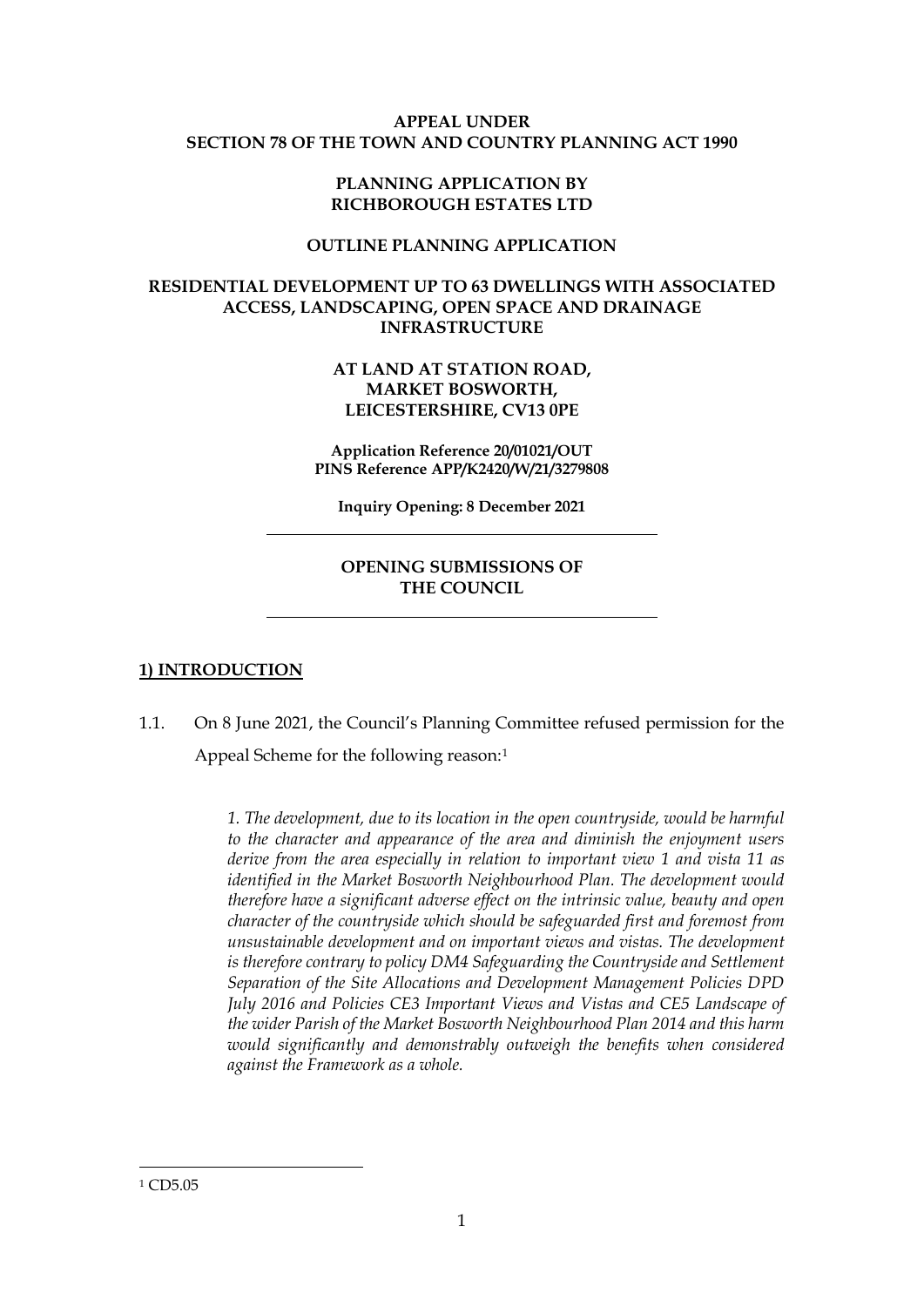- 1.2. These opening submissions consider the following issues in outline, in accordance with the Inspector's Post-CMC Note (paragraph 8) (3 November 2021):
	- Section 38(6) of the Planning and Compulsory Purchase Act 2004 and the Development Plan
	- Main Issue 1: Character and Appearance
	- Main Issue 2: Benefits and Adverse Impacts
	- Planning Balance, including the Presumption in Favour of Sustainable Development

# **2) SECTION 38(6) OF THE PLANNING AND COMPULSORY PURCHASE ACT 2004 AND THE DEVELOPMENT PLAN**

- 2.1. The fundamental starting point is 38(6) of the Planning and Compulsory Act 2004. The Appeal Proposal is not in accordance with the development plan. This arises in two ways:
- 2.2. First, the proposal is located outside the settlement boundaries designated in the development plan, and is thus contrary to Policy DM4 of the Site Allocations and Development Management Policies DPD ("SADPD")[2](#page-1-0) and Policy CE5 of the Market Bosworth Neighbourhood Plan ("MBNDP"),<sup>[3](#page-1-1)</sup> as well as Policies 7[4](#page-1-2) and 11[5](#page-1-3) of the Hinckley and Bosworth Borough Core Strategy  $(^{\prime\prime}CS^{\prime\prime}).$
- 2.3. Second, the proposal will give rise to harm in landscape and visual terms, contrary to Policy DM4(i) SADPD and Policies CE3 and CE5 of the MBNDP. This conflict is agreed by the Appellant's Planning Witness, even if the extent of the conflict and the weight to be accorded to it are in dispute.[6](#page-1-4)

<span id="page-1-0"></span><sup>2</sup> CD6.03, p161 - Residential development of this type and scale does not fall within (a)-(e)

<span id="page-1-1"></span><sup>3</sup> CD6.07, p35 – Residential development of this type and scale does not fall within (a)-(d)

<span id="page-1-2"></span><sup>4</sup> CD6.01, p41

<span id="page-1-3"></span><sup>5</sup> CD6.01, p48

<span id="page-1-4"></span><sup>6</sup> Mr Pycroft, PoE, p39, [5.36] and p40, [5.41]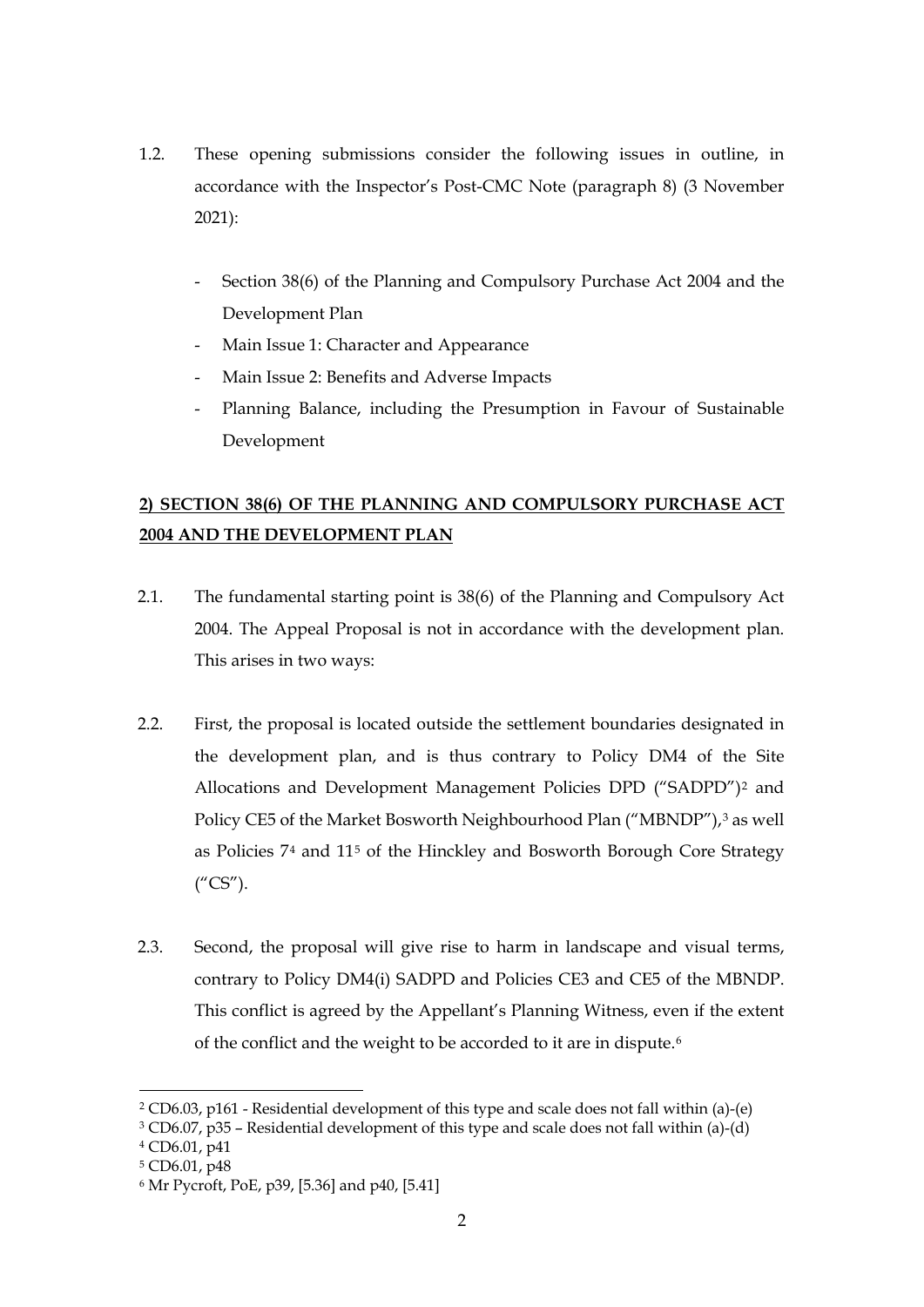2.4. It therefore falls to be assessed whether there are material considerations which indicate that permission should be granted, notwithstanding that conflict with the development plan as a whole.

### **3) MAIN ISSUE 1: CHARACTER AND APPEARANCE**

- 3.1. The Reason for Refusal identified harm in respect of landscape character and visual impact terms, giving rise to conflict with Policies DM4, CE3 and CE5.
- 3.2. The Council's case is set out in the Proof of Evidence of Mr Wakefield,[7](#page-2-0) as further considered by Mr Weekes.[8](#page-2-1) The Matters in Dispute are set out in the Landscape SoCG.<sup>[9](#page-2-2)</sup> The differences are now focussed in number, but are nonetheless individually substantial. For present purposes, they can be summarised briefly.
- 3.3. The Appeal Site is an important part of the setting of the village at its western entrance. The Neighbourhood Plan recognised its specific qualities and designated site-specific protection through Policy CE3 and Important View 1 and Vista 11. Notwithstanding the Appellant's claims for landscaping and open space, the Site will be fundamentally altered by the development.
- 3.4. In landscape character terms, the Council's evidence explains why the Appeal Scheme will give rise to Moderate/Major Adverse Effects at the Site level at Year 15.[10](#page-2-3) Whilst the impact on the LCA C – Bosworth Parklands will only be Minor Adverse, there will still be a permanent detrimental impact to the rural setting of the settlement in this location.

<span id="page-2-0"></span><sup>7</sup> Mr Wakefield PoE

<span id="page-2-1"></span><sup>8</sup> Mr Weekes PoE

<span id="page-2-2"></span><sup>9</sup> Landscape SoCG, p5 and see also Mr Berry PoE, Section 2 p15, [2.50]

<span id="page-2-3"></span><sup>10</sup> Mr Wakefield PoE, p31, [6.32] and p32, [6.35]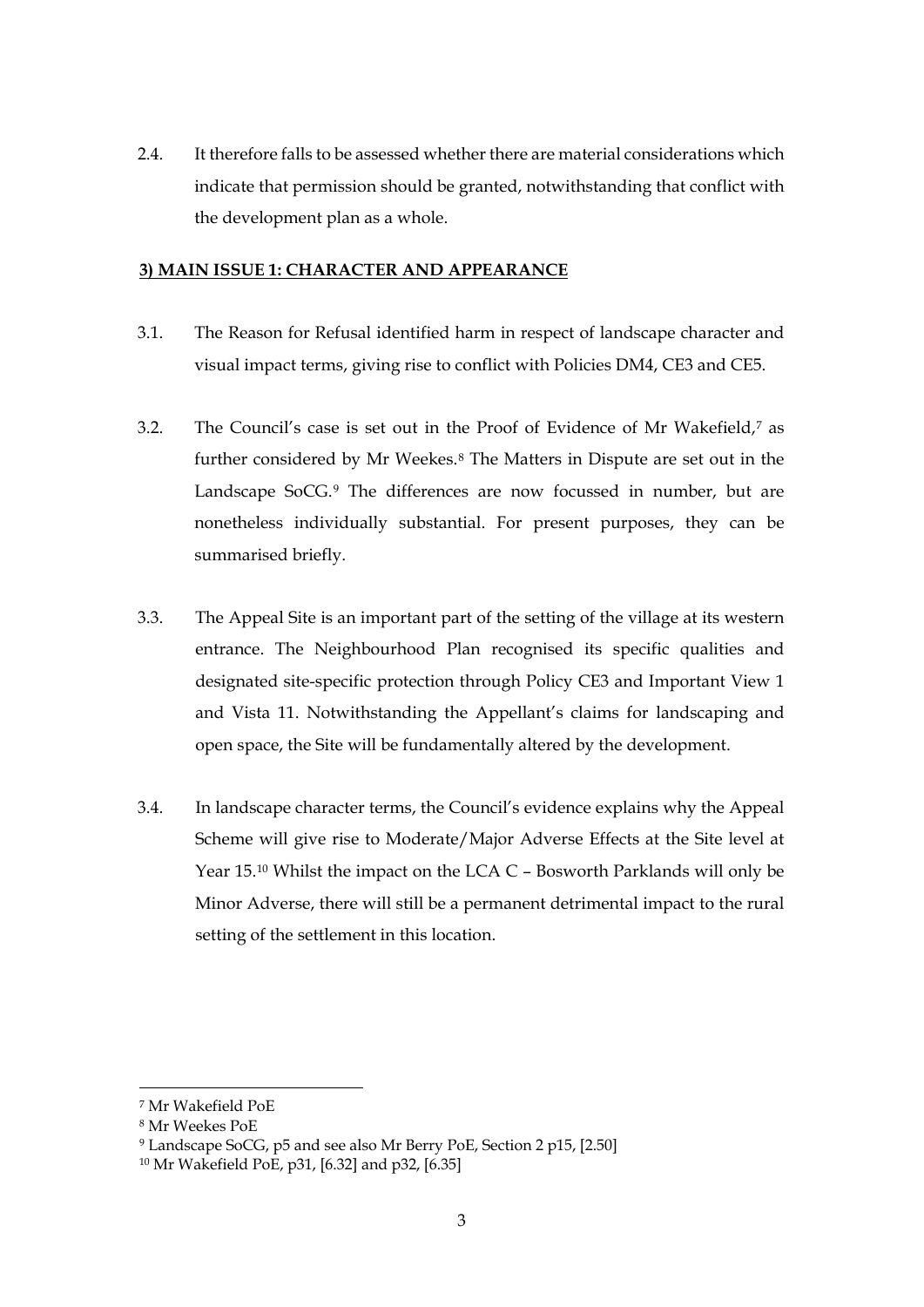- 3.5. In visual effects terms, the Council considers that Transient users of Station Road, specifically pedestrian and recreational users, and residential properties around the Site, will both experience Major Adverse Effects at Year 15.[11](#page-3-0)
- 3.6. Vista 11 will effectively be lost as a result of the development, reduced to a very narrow view.[12](#page-3-1) This impact will not be mitigated by the Appellant's proposals. In particular, the Appellant's proposal to replace this with a new Vista 11 will not compensate for this loss. All this is readily visible on the Appellant's original visualisations.[13](#page-3-2)
- 3.7. View 1 is a continuous view along Station Road towards the wooded hilltop at settlement edge. The Appeal Site contributes to that view, particularly through its openness. Development of the Appeal Site will signicantly alter the view. The Appellant has now provided four visualisations which demonstrate the full extent of the impact. Again, this impact will not be mitigated by the Appellant's proposals, for example, landscaping and 5-17m setback. Again there will be a significant adverse effect.<sup>[14](#page-3-3)</sup>
- 3.8. For these summary reasons, the Council considers that the proposal will give rise to significant adverse harm in respect of landscape and visual effects, which will not be capable of mitigation, in conflict with Policy DM4, CE3 and CE5.
- 3.9. The Council has carefully considered the weight to be accorded conflict with Policy DM4, CE3 and CE5, having regard to the consistency of those policies with the Framework. In line with Inspector's earlier Appeal Decisions, it considers that all three Policies are consistent with Framework and the conflict with them should be accorded full weight.

#### **4) MAIN ISSUE 2: BENEFITS AND ADVERSE EFFECTS**

<span id="page-3-0"></span><sup>11</sup> Mr Wakefield PoE, Summary p42, [7.61]

<span id="page-3-1"></span><sup>12</sup> Mr Wakefield PoE, p37, [7.30]

<span id="page-3-2"></span><sup>13</sup> CD2.06

<span id="page-3-3"></span><sup>14</sup> Mr Wakefield PoE, p36, [7.22]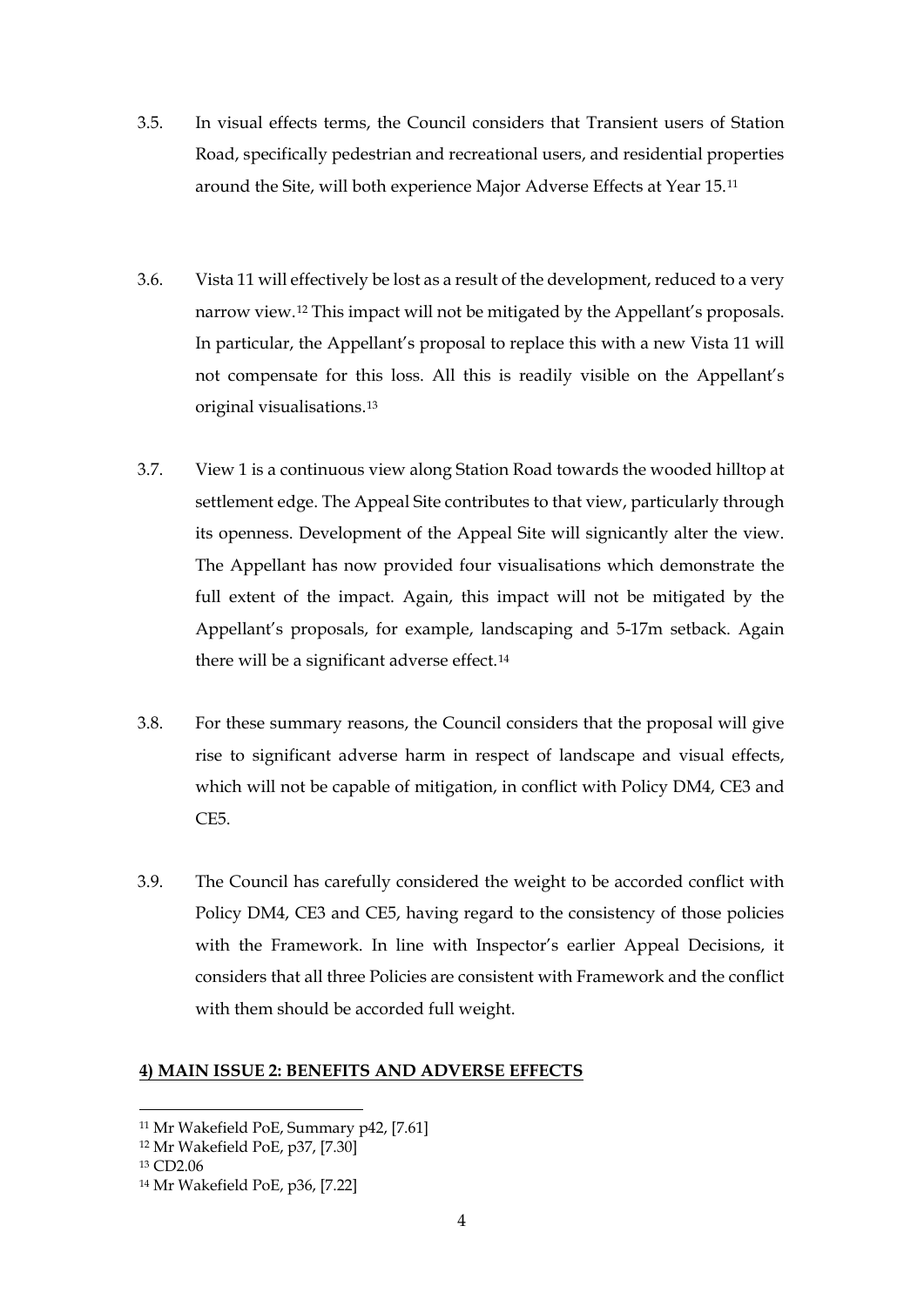- 4.1. There is substantial agreement as to the categorisation and the weighing of the benefits in this case, as set out in the Proof of Mr Weekes.
- 4.2. The parties agree that the economic and environmental benefits of the proposal are to be accorded moderate weight. The contribution to public open space is a matter to be accorded significant weight.
- 4.3. The sole area of disagreement relates to the specific adjective to attached to housing benefits (the contribution that the proposal would make to the supply of market and affordable housing), in circumstances where it is agreed that the current housing land supply figure is below 5 years, specifically 4.45 years.
- 4.4. The Appellant seeks "very significant" weight. The Council considers that this should "significant" weight, in line with a number of earlier Appeal Decisions.
- 4.5. The countervailing adverse effects are set out under Main Issue 1 above: the significant adverse effects that will arise in landscape and visual effects terms and the conflict with the relevant policies in the development plan.
- 4.6. The latter issue is an important point. The Neighbourhood Plan is only six years old. It was a front-runner plan and involved considerable effort by local people. The Examiner found Policies CE3 and CE5 had a clear rationale, in seeking to protect the character of the settlement and preventing the urbanisation of the area in this location.[15](#page-4-0) The direct conflict with such policies should be accorded sigifiicant weight, consistent with *Gladman v SSHCLG* [2021] EWCA Civ 104.

# **5) PLANNING BALANCE, INCLUDING THE PRESUMPTION IN FAVOUR OF SUSTAINABLE DEVELOPMENT**

5.1. The Council's Reason for Refusal acknowledged and applied the presumption in favour of sustainable development.

<span id="page-4-0"></span><sup>15</sup> CD6.16